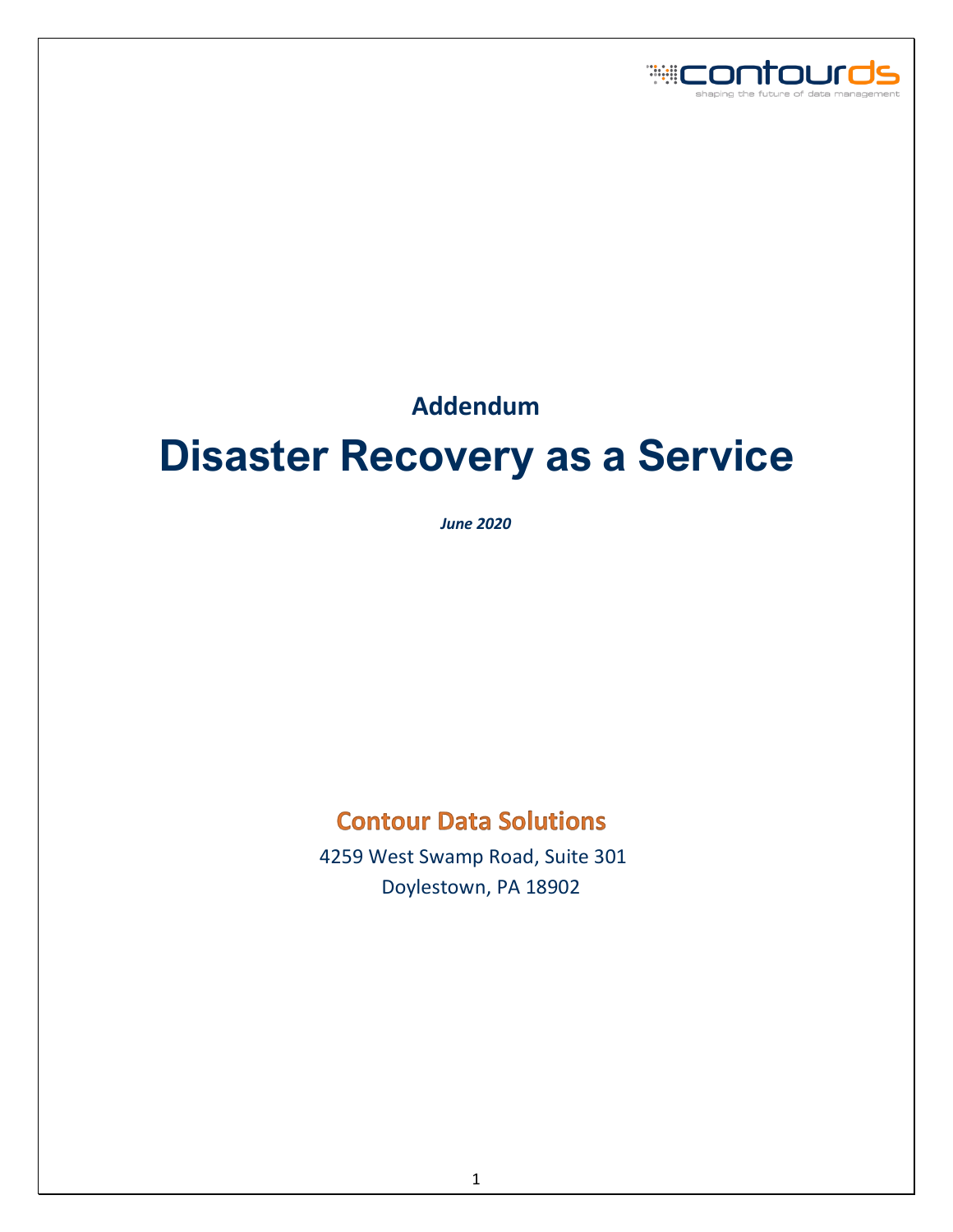

This Disaster Recovery as a Service Addendum (this "Addendum") is subject to and part of the Contour Master Cloud and Managed Services Agreement (the "Agreement") between Contour Data Solutions LLC ("Contour") and Customer. Any capitalized terms that are not defined in this Addendum shall have the meanings set forth in the Agreement.

# **1. Description of Services**

**a.** Contour offers cloud-based disaster recovery services ("Recovery Services") designed to Customer's backed-up Contour Cloud and on-premises data and systems. This Addendum outlines the terms and conditions for the Recovery Services which may be selected and configured by Customer through the Cinch Portal and or through a custom Statement of Work. Customer or Contour will configure the specific Recovery Services, including the Customer equipment and systems to be backed up ("Protected Systems"), the Recovery Point Objective, and Recovery Time Objective, as specified in an applicable Statement of Work and/or RACI matrix mutually agreed upon by the parties. The "Recovery Point Objective" or "RPO" is the point in time from which Customer or Contour, as applicable, will be able to restore data from Protected Systems. The "Recovery Time Objective" or "RTO" is the period it will take Contour to restore the data from Protected Systems.

# **b. CUSTOMER IS SOLELY RESPONSIBLE FOR SELECTING AND CONFIGURING RECOVERY SERVICES, INCLUDING SELECTING PROTECTED SYSTEMS, THAT ARE APPROPRIATE TO ITS NEEDS. CONTOUR SHALL HAVE NO RESPONSIBILITY WHATSOEVER FOR CUSTOMER'S SELECTIONS AND CONFIGURATIONS.**

**c.** The Recovery Services back up and replicate Protected Systems to the Contour cloud. When requested by Customer, Contour and or Customer can restore the Protected Systems as virtual machines ("VMs").

| <b>Feature</b>                       | <b>Function</b>                                                                   |
|--------------------------------------|-----------------------------------------------------------------------------------|
| <b>Automatic replication</b>         | New backups on your primary storage location are mirrored to an<br>offsite vault. |
| <b>Flexible replication policies</b> | Replication can be scheduled or run on demand.                                    |
| <b>End-to-end encryption</b>         | Backup data remains encrypted during transmission to Contour                      |
|                                      | and in storage.                                                                   |
| <b>Efficient processing</b>          | Block-level delta processing technology replicates only new and                   |
|                                      | changed data blocks. Compression and bandwidth throttling                         |
|                                      | minimize network traffic.                                                         |
| <b>Bandwidth throttling</b>          | Set bandwidth throttling policy to reduce use of network at specific              |
|                                      | days or times of day.                                                             |
| Auto failover (not available         | If the primary system goes down, an IT administrator can access or                |
| for all technology selections)       | activate the Contour Cloud system and restore data to and from it.                |
|                                      | This system can be automated to require no human intervention.                    |

#### **This service option may be configured by Customer, including the following options:**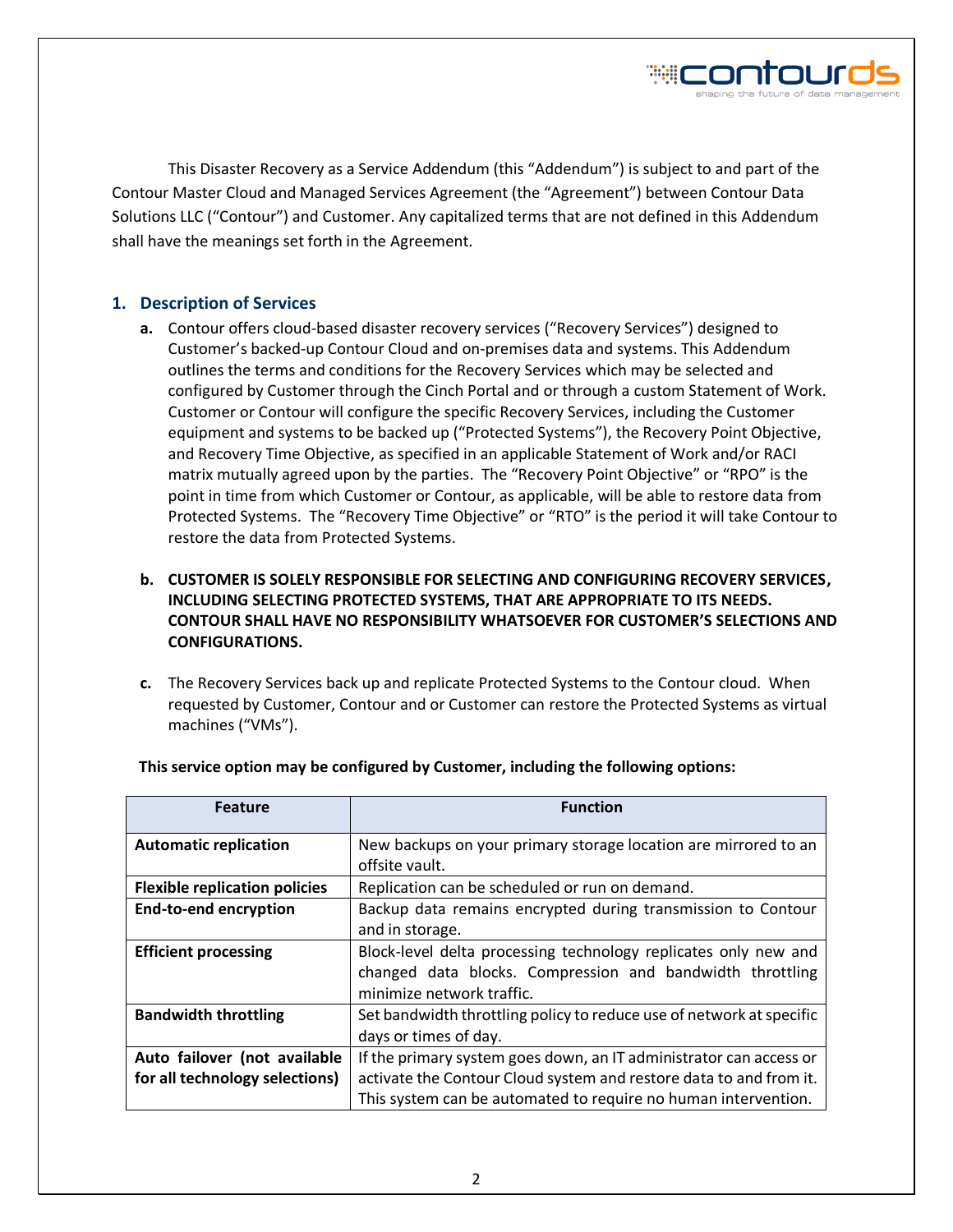

# **2. Contour DRaaS Service Operations**

#### **a. Service Options**

- (1) **Disaster Recovery-as-a-Service offering is operated and managed by Contour:** 
	- (i) Replicated Back-up allows you to extend the protection of local back-ups offsite to the Contour Cloud.
	- (ii) Cloud-based "Virtual Recovery" service allows you to select systems that have been replicated to the Contour Cloud and recover them in the Contour Cloud recovery area. As an additional Service, Contour will work with you to build this plan in as much detail as you reasonably determine is necessary. Once you have identified the systems and resources required to recover in a disaster, Contour will reserve those resources as a part of our Cloud Based Virtual Recovery Services.
- (2) **You are responsible for:**
	- (i) Contour-compatible back-up and recovery enabled software
	- (ii) Contour-compatible back up hardware and storage
	- (iii) If required, current support and maintenance agreements with the hardware and software manufacturers
	- (iv) Bandwidth at your local facility.
- **b. These components will allow you to back-up locally in your data center and have Contour manage to ensure the solution is performing consistently and as expected.** 
	- (1) **Benefits include:**
		- (i) Leverage existing, underutilized storage as the replication target
		- (ii) Leverage lower-cost storage at the replication site
		- (iii) Mix and match storage technologies based on cost, performance, and SLAs rather than technical limitations

#### **3. Monitoring & Management with Service Levels**

- **a. Monitoring System:** Contour will use system monitoring tools (the "Monitoring Systems") to monitor the Managed Systems. Contour will use an incident management system to automatically create incident tickets and track the management of those incidents.
	- (1) **Monitoring Dashboard/Portal and Business Views:** Contour will provide Customer with access to a dashboard and management portal ("Customer Portal") through which Customer may access incident ticketing information, reports, and trending data with respect to Managed Systems.
	- (2) **Monitoring Services:** Contour's proactive Monitoring Systems and Customer Portal will be available as set forth in this Addendum. The Monitoring Systems collect and evaluate availability and performance statistics from Managed Systems and present those statistics to Customer via the Customer Portal. In addition to monitoring up/down status of each device with a Managed System, the Monitoring System monitors the critical application attributes that are identified in cooperation with Customer and set forth a Service Order.
	- (3) **Incident Management**: Contour will manage the collection, communication, and escalation of incidents arising as a result of alerts received from the Monitoring System, in accordance with the written standard operating procedures (the "SOPs") agreed upon with Customer in writing and the terms and conditions defined in this document.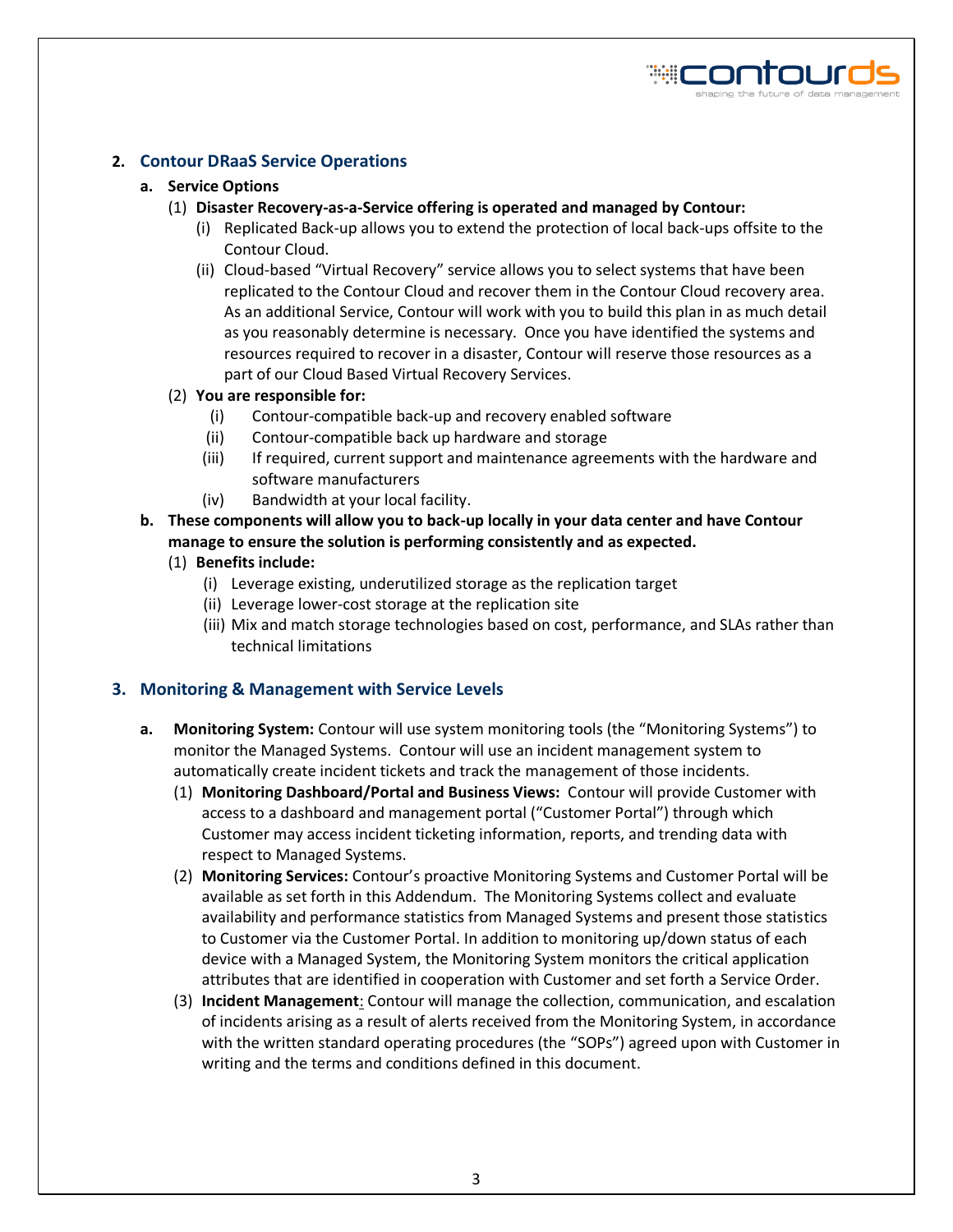**b. Proactive Management:** Contour will provide the Recovery Services identified in the applicable Service Order, for the Managed Systems specified in the applicable Service Order. The Infrastructure Management Services may include:

₩CONTOl

- (1) **Preventative Maintenances:** Contour will perform appropriate preventative maintenance tasks on Managed Systems. The tasks may include services such as log review, job monitoring, and replication job monitoring, disk defragmentation, virtualization configuration analysis and adjustments, each as further defined in an SOP.
- (2) **Health Checks:** Health checks are a technical assessment of Customer's existing physical and virtual Managed Systems to ensure that you continue to achieve optimal levels of performance and efficiency. Health checks maximize the return on your investments and provide a proactive, in-depth understanding of the performance level across your network, servers, storage systems, and backup systems. Contour staff will provide daily health checks in accordance with the applicable SOP to ensure that all critical components of your environment are physically inspected and affirmed operational by one of its team members.
- **c. Performance Tracking/Reporting:** Contour will regularly monitor and analyze the performance and utilization data from Managed Systems, to identify trends and tuning opportunities with respect to Managed Systems. That data will be shared with Customer on an ad hoc basis, and on a monthly management report, which reviews the service level status and service support delivery of Managed Systems. As reasonably requested by Customer, Contour will provide reports regarding the performance, capacity, availability, and incidents for of all Managed Systems. Contour and Customer will also meet as reasonably requested by Customer to review the status of the account.
- **d. Remediation Services:** For incidents that have been detected and reported to Contour by the Monitoring Systems ("Incidents"), Contour will provide the first level response. Contour will provide this response in accordance with a Customer-provided run book, which has been reviewed and accepted by Contour (not to be unreasonably withheld, conditioned, or delayed). Customer hereby authorizes Contour to open support tickets for Customer with Customer's internal escalation resources and/or third parties required for resolution (including, but not limited to, manufacturers, service providers, and telecommunications carriers). Contour will work to remediate Incidents, as set forth in the applicable Service Order and the SOPs. Customer may engage Contour to manage the troubleshooting and resolution of other issues, on a time and materials basis or as part of an established retainer-based Service, in either case as set forth in one or more SOWs.
- **e. Standard Operating Procedures:** The SOPs will contain prioritization levels associated with specific events, business requirements, and other management and support criteria designated by Customer. The SOPs will specify the prioritization definitions outlined in Help Desk Procedures, the SOPs will govern the escalation and issue management process.
- **f. Periodic Review Meetings:** The Contour employee that is dedicated to managing Customer's account ("Account Manager") may from time to time meet with stakeholders from Customer and other members of the Contour support team to review reports, identify meaningful trends, and to discuss the priorities and concerns of all parties. These meetings are designed to last from one to two hours, and may be held at Customer's location, by telephone, and/or as otherwise mutually agreed by the parties.
- **g. Infrastructure as a Service:** All hardware provided by Contour that is not sold or leased to Customer pursuant to a Service Order, is the sole property of Contour and will remain so for the Term.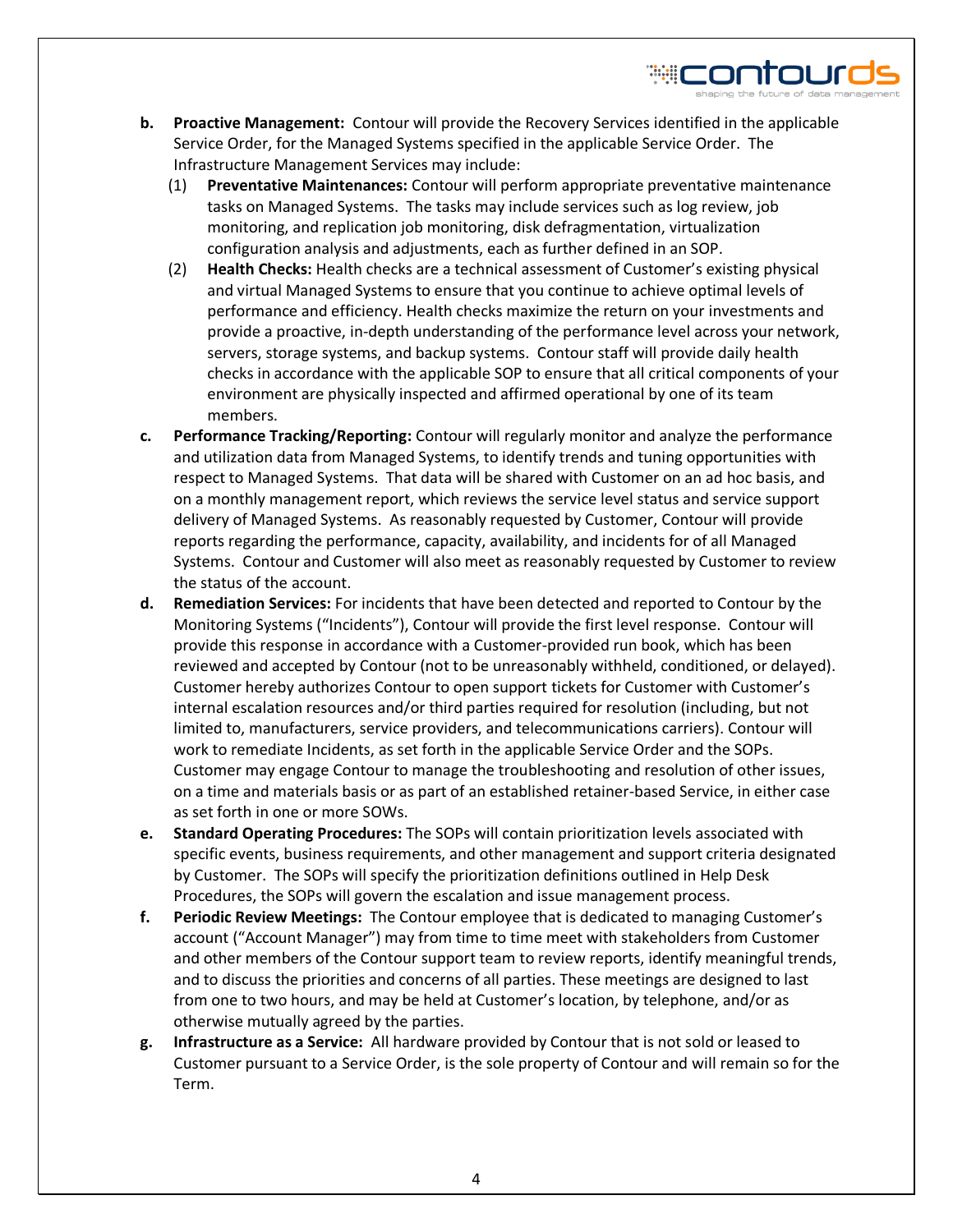

- **h. Equipment Location Use and Repair:** If Contour-provided Managed Systems are located other than at a Contour-owned or Contour-managed location (collectively, "Off-Premises Contour Equipment"), then Customer agrees to the terms and conditions herein. Customer will maintain and use Off-Premises Contour Equipment only at the location shown on the applicable Service Order. Customer agrees that it will not move Off-Premises Contour Equipment from that location without the advanced written approval of Contour. Customer is solely responsible for maintaining all Off-Premises Contour Equipment in good repair and proper working order. Customer is solely responsible for maintaining a safe and sufficient operating environment and protecting all Off-Premises Contour Equipment from damage of any kind whatsoever. Customer will continue to make all required payments to Contour in the event of any loss, damage, or destruction of any Off-Premises Contour Equipment, including if such equipment is rendered inoperable or is completely destroyed. Customer will not modify or make alterations or attachments to any Off-Premises Contour Equipment without prior written authorization from Contour. Customer acknowledges and warrants that Contour or its agents shall have the right to inspect any Off-Premises Contour Equipment during Customer's normal business hours without notice to Customer at such Off-Premises Contour Equipment's current location. Customer will cooperate with Contour or its agents as necessary to complete regular maintenance and repair activities of Off-Premises Contour Equipment. Upon termination or expiration of the applicable Service Order, Customer will return all Off-Premises Contour Equipment to Contour in substantially the same condition as when such equipment was provided to Customer, normal wear and tear expected. Customer acknowledges and agrees that Contour will invoice Customer, and Customer will pay, for all repairs or replacements to Off-Premises Contour Equipment.
- **i. Insurance:** During the Tern, Customer will procure and maintain property insurance covering all Off-Premises Contour Equipment at Customer's sole expense, naming Contour or its designee as the sole loss payee, for the full replacement value of the Off-Premises Contour Equipment, and general liability insurance listing Contour or its designee as an additionally insured. Customer will furnish Contour with proof of insurance upon request. If Customer is unwilling or unable to provide proof of insurance, Contour will procure such insurance for the Off-Premises Contour Equipment and add the cost of such insurance to the amounts due from Customer under this agreement. All changes to such insurance must disclosed in writing to Contour within thirty (30) days of Customer becoming aware of such changes. Customer hereby irrevocably appoints Contour as its attorney-in-fact to make claim for, receive payment of and execute and endorse all documents, checks or drafts for loss or damage under any insurance policy insuring the Off-Premises Contour Equipment.

#### **4. Service Level Agreement**

**a.** Contour will provide certain aspects of the Infrastructure Management System to Customer in accordance with the following Service Level Agreement (this "SLA").

#### **b. System Availability**

(1) "Available" or "Availability" means the time (in minutes) that the system being measured could establish a network connection and that its material features and functions are up, running, and operationally functional. "Excluded Downtime" means the time (in minutes) that the system being measured is not Available, to the extent caused by (A) Customerprovided hardware, software, or other equipment not provided by or certified by Contour; (B) Customer-provided or Customer-leased local area networks or ISP connections; (C) modifications made by Customer without Contour's prior written approval; (D) use of the system by Customer, its employees, agents, or contractors, in ways not authorized by this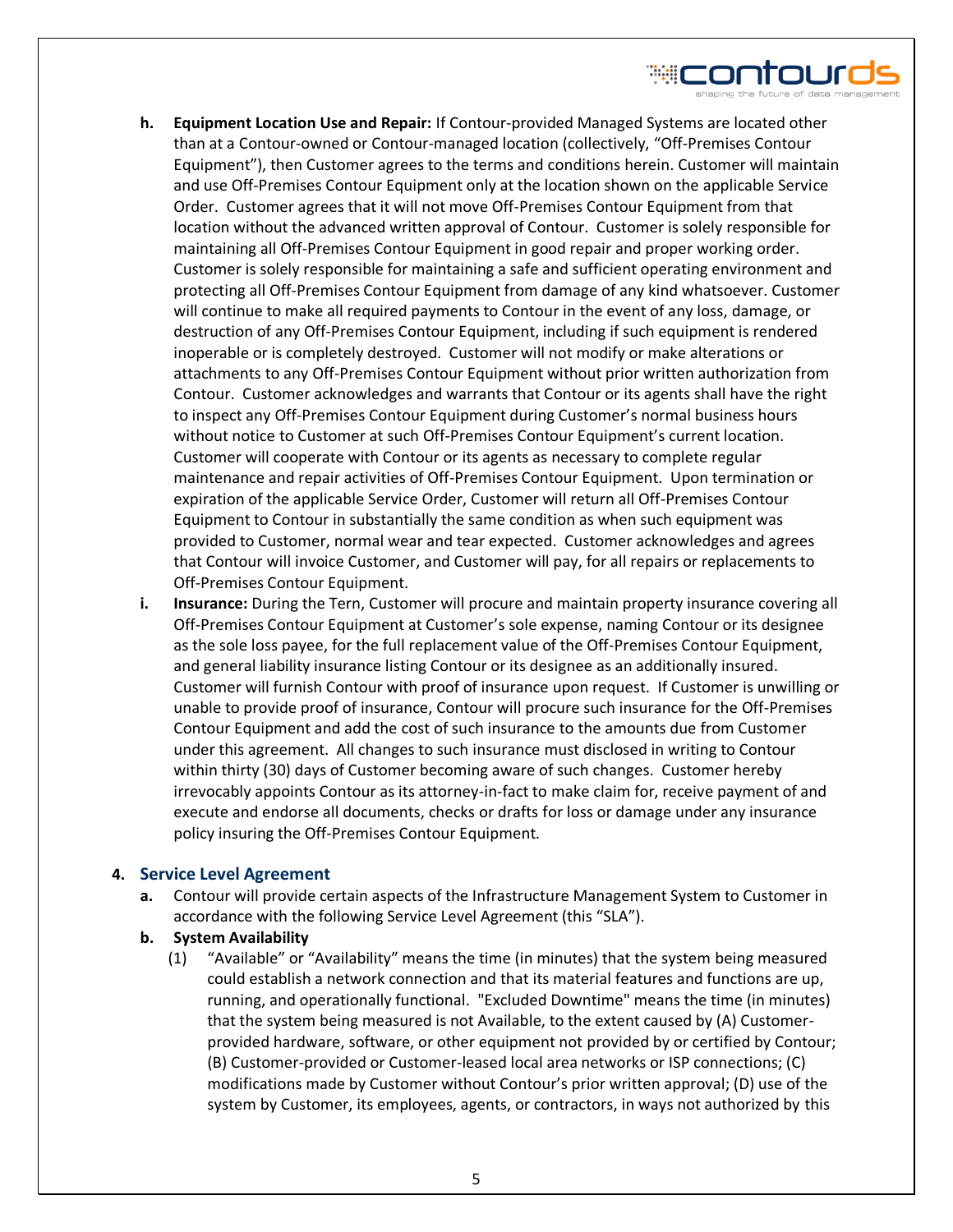Addendum; (E) Maintenance Downtime, as defined below; (F) Customer's failure to use sufficient, redundant power sources or Internet connectivity; (G) a Force Majeure event as herein or (H) any other system outside of Contour's control. "Maintenance Downtime" means scheduled repairs, maintenance, upgrades, or deployments related to Contour's equipment, network, or facility, and other events agreed upon in advance by Contour and Customer. "Total Minutes" shall mean the number of minutes in the applicable calendar month.

**"Percent Available"** will be calculated as follows: ((Availability / (Total Minutes – Excluded Downtime)) x 100).

# **c. Monitoring System**

(1) In each calendar month during the Term, the Percent Available for the Monitoring Systems will be 99.99%.

# **d. Ticketing System**

(1) In each calendar month during the Term, the Percent Available for the Customer Portal will be 99.99%.

# **e. Managed Data Center and internal Network Availability**

(1) In each calendar month during the Term, the Percent Available for the network within the locations used to store Managed Systems ("Data Center") will be 99.99%.

# **f. Redundant Devices**

(1) In each calendar month during the Term, the Percent Available for each Redundant Device managed by Contour will be 99.99%.

# **g. Device Availability**

(1) In each calendar month during the Term, the Percent Available for each Non-Redundant Device managed by Contour will be 50.00%.

#### **h. Non-Standard Equipment**

(1) Customer may require Contour to manage or support hardware and/or software products for which Contour does not typically provide support as part of the Infrastructure Management Services (collectively, "Non-Standard Equipment"). Contour shall not be responsible under this SLA or this Addendum for the Availability or functionality of any Non-Standard Equipment, and Customer shall not be eligible for credits under this SLA for the failure of any Non-Standard Equipment.

#### **i. Security**

(1) Contour shall use commercially reasonable efforts to secure: (i) the Data Centers and networks contained therein; and (ii) Managed Systems (including testing and deploying security patches and fixes, where appropriate).

# **j. Failure to Meet SLA**

(1) In a calendar month where Contour fails to meet any expressly stated service level commitment in this Section 4, Customer will give Contour written notice thereof no later than ten (10) business days after the end of such calendar month. Contour will investigate such failure promptly after its receipt of notice.

# **5. Response Time SLA for Remediation Services**

**a.** Beginning forty-five (45) days after the Acceptance Date and continuing for the Term, Contour will respond to issues relating to the Infrastructure Management Services, in accordance with the tables below and based on the priority of the issue. Contour is not responsible for issues caused by any of the items within the definition of Excluded Downtime ("Excluded Issues").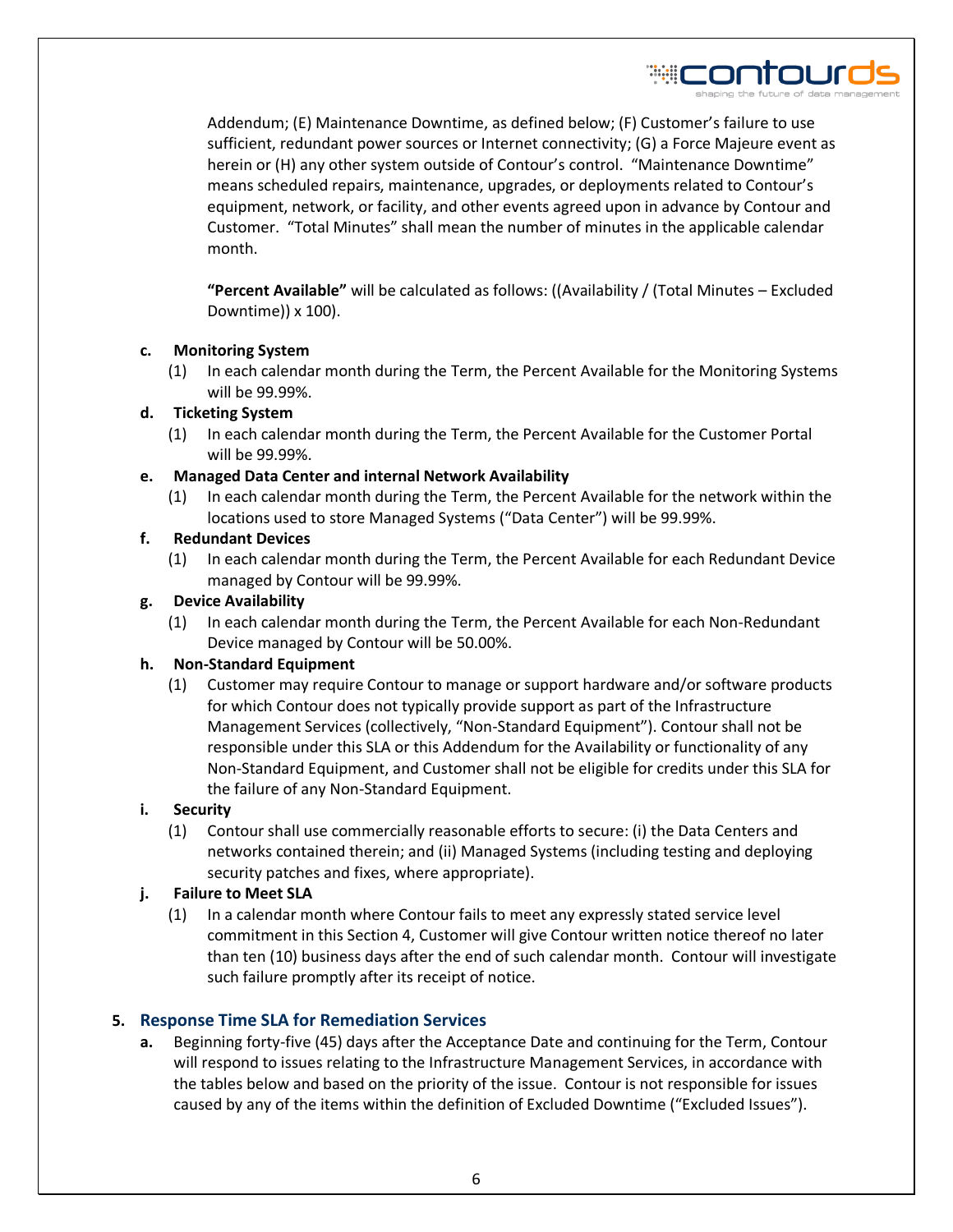

#### **b. Initial Response SLA**

(1) Contour will initially respond to issues reported by the Monitoring Systems, in accordance with the following table.

| <b>SLA</b>      | <b>Criteria</b>                                                           | <b>Initial Response Commitment Level</b> |  |
|-----------------|---------------------------------------------------------------------------|------------------------------------------|--|
| <b>Response</b> | Initiate response to monitoring system alert $\vert$ <15 minutes response |                                          |  |

(2) In a calendar month where Contour fails to initially respond to an issue within the Initial Response Commitment Level above, Customer will give Contour written notice thereof no later than ten (10) business days after the end of such calendar month. Contour will investigate such failure promptly after its receipt of notice.

#### **c. Incident Management and Escalation SLA**

(1) Contour will acknowledge and escalate issues reported by the Monitoring Systems, in accordance with the following table.

| <b>Priority</b>      | <b>Status</b> | <b>Action</b>                              | <b>Time</b> | <b>Escalation</b> |
|----------------------|---------------|--------------------------------------------|-------------|-------------------|
| <b>P1 - Critical</b> | Unassigned    | Response/Acknowledgement<br>15 minutes     |             | NOC Tier 1        |
| <b>P1</b>            | Assigned      | NOC escalates to Tier 2                    | NOC Tier 2  |                   |
| <b>P1</b>            | Assigned      | Tier 2 calls Engineer                      | Engineering |                   |
| P <sub>1</sub>       | Assigned      | 1 hour<br><b>Crisis Management Process</b> |             | <b>CRISIS</b>     |
| <b>Priority</b>      | <b>Status</b> | <b>Action</b><br><b>Time</b>               |             | <b>Escalation</b> |
| P2 - High            | Unassigned    | Response/Acknowledgement<br>15 minutes     |             | NOC Tier 1        |
| P <sub>2</sub>       | Assigned      | NOC escalates to Tier 2<br>1 hour          |             | NOC Tier 2        |
| P <sub>2</sub>       | Assigned      | Tier 2 calls Engineer<br>4 hours           |             | Engineering       |
| <b>Priority</b>      | <b>Status</b> | <b>Action</b><br><b>Time</b>               |             | <b>Escalation</b> |
| P3 - Low             | Unassigned    | Response/Acknowledgement<br>15 minutes     |             | NOC Tier 1        |
| P <sub>3</sub>       | Assigned      | NOC escalates to Tier 2<br>8 hours         |             | NOC Tier 2        |
| P <sub>3</sub>       | Assigned      | 24 hours<br>Tier 2 calls Engineer          |             | Engineering       |

(2) In a calendar month where Contour fails to acknowledge or escalate an issue within the time set forth above, Customer will give Contour written notice thereof no later than ten (10) business days after the end of such calendar month. Contour will investigate such failure promptly after its receipt of notice.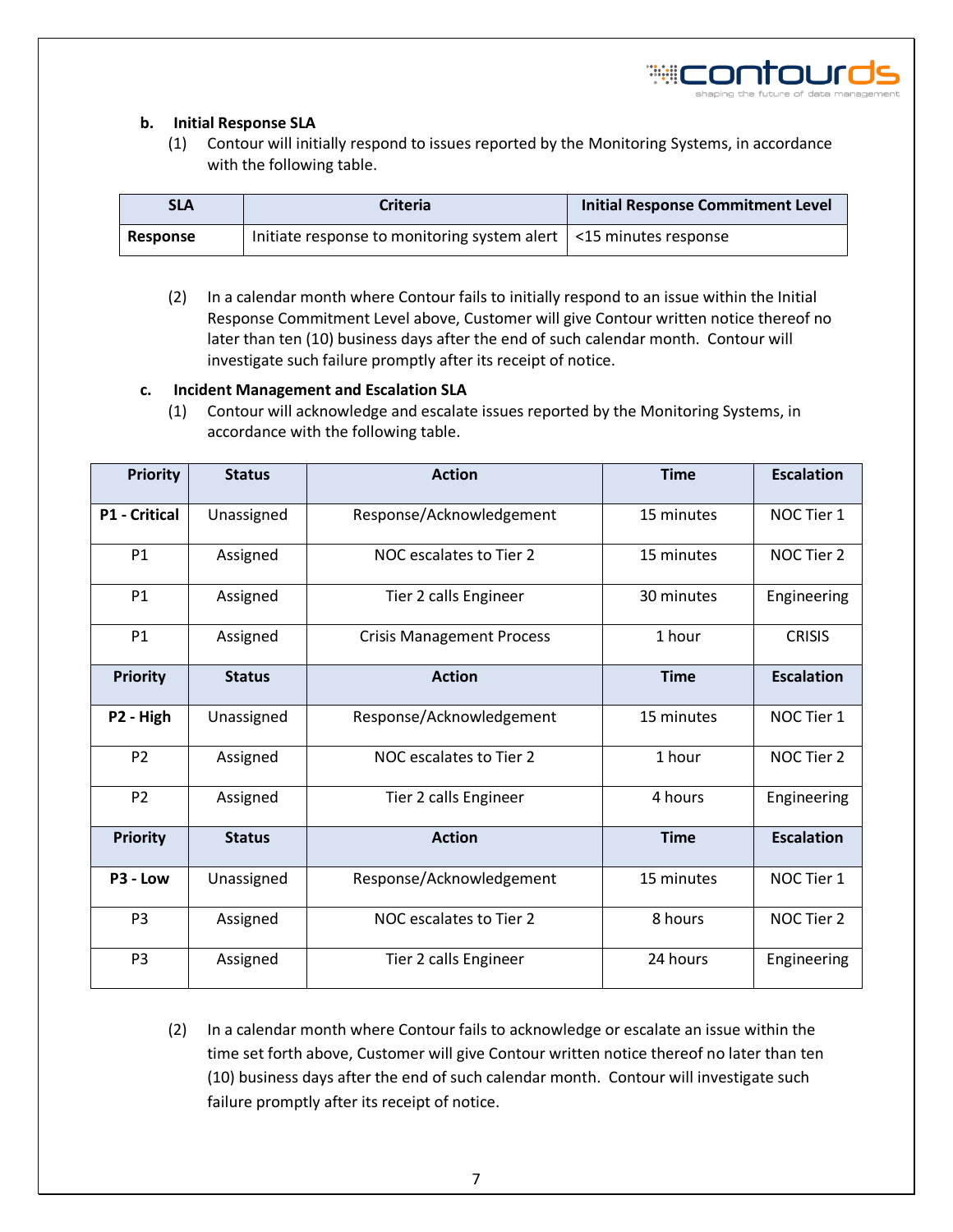

# **Priority Definitions**

| <b>Priority Level</b> | <b>Criteria</b>                                                                         |  |  |
|-----------------------|-----------------------------------------------------------------------------------------|--|--|
| <b>Priority 3</b>     | Managed Systems is not Available, but with minor operational variances<br>(e.g., bugs). |  |  |
| <b>Priority 2</b>     | Managed systems are partially unavailable                                               |  |  |
| <b>Priority 1</b>     | Managed Systems are completely unavailable                                              |  |  |

#### **d. Knowledge Management SLA**

- (1) For each issue responded to in accordance with this Section 5, Contour will record relevant information in its incident management system and provide access to Customer upon request. In addition, for each calendar month, Contour will deliver a report to Customer that summarizes all issues in such month.
- (2) In a calendar month where Contour fails to perform its obligations in this subsection, Customer will give Contour written notice thereof no later than ten (10) business days after the end of such calendar month. Contour will investigate such failure promptly after its receipt of notice.

# **6. Excluded Issues**

**a.** Contour is not required to provide support for Excluded Issues. Contour may, in its sole discretion, provide support for Excluded Issues, and Customer will pay for all such support at Contour's then-standard hourly rate. Contour is not responsible for Customer's failure, for any reason, to respond to alerts or incidents escalated by Contour in accordance with this Addendum.

#### **7. Customer Responsibilities**

#### **a. Customer alone is responsible for**:

- (1) Designating a qualified liaison between itself and Contour.
- (2) Providing Contour with the names of persons (and alternates) responsible for technical, administrative, and contact matters.
- (3) Obtaining licenses and complying the terms thereof for all software utilized on Customer's equipment and environments.
- (4) All communications with Customer's end users, whether for technical support, business relations or any other purpose; and
- (5) If applicable, providing Contour with a list of end users for service and/or support.

#### **8. Transition Services**

**a.** If Customer requests (which must be made before the termination or expiration of the applicable Service Order), then Contour, for a commercially reasonable period of time (not to exceed thirty (30) days) will provide assistance to Customer in the transfer of Customer's